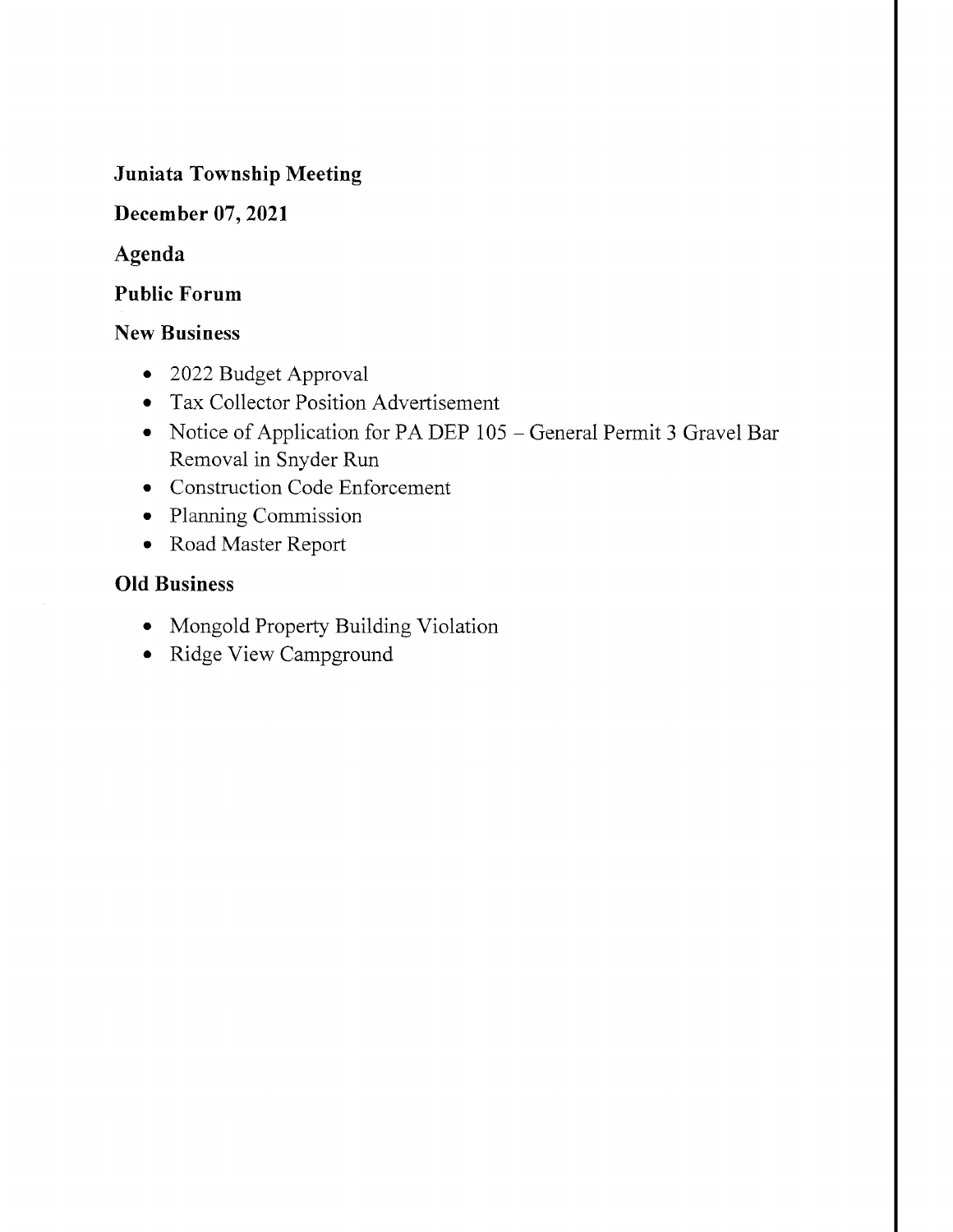### Juniata Township Meeting

#### November 09, 2021

#### **Minutes**

Chairman Stein called the meeting to order at 6:00 p.m. at the Juniata Township Municipal Building.

#### Attendance

Present:

- Greg Stein Chairman
- Dean Parks Co-chairman; Supervisor
- o Wib Hall Supervisor
- o Leslie McDermott SecretarylTreasurer
- . Jamie Catanese CEO/SEO
- Nick Newfield Solicitor
- Tom Levine Engineer

Guests:

o See Attached

Reading and approval of the regular meeting minutes from the October 05, 2021 monthly township meeting.

Supervisor Parks motioned to accept the minutes as recorded for this meeting. Seconded by Supervisor Hall. Unanimously approved by the Board.

The financial report was presented. Supervisor Hall motioned to approve the financial report as recorded for this meeting. Seconded by Supervisor Parks. Unanimously approved by the Board.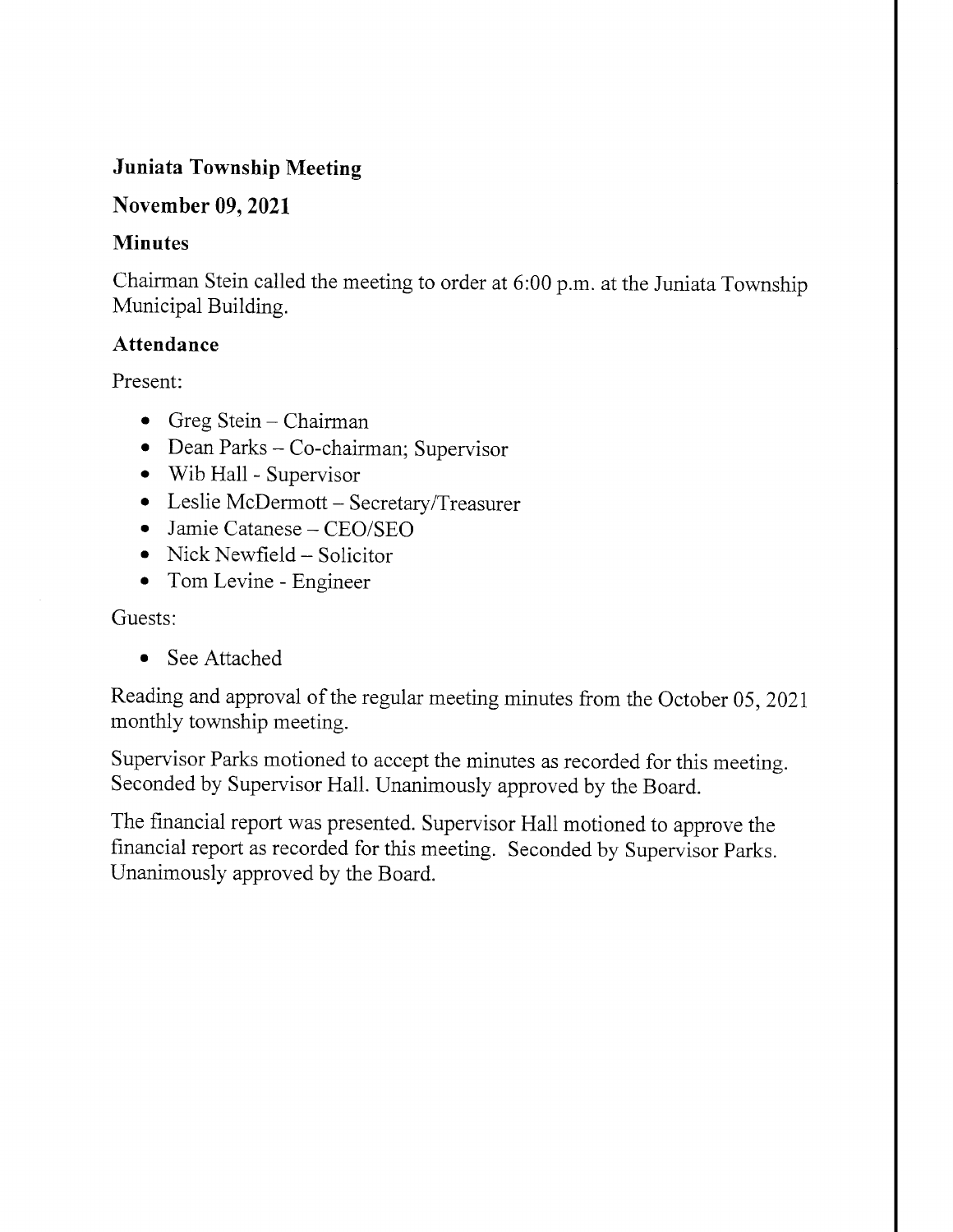## PUBLIC FORUM:

#### Ridge View Campground

- A group of Juniata Township residents attended the meeting to express their concerns about the Ridge View Campground impacting water wells.
- . Township resident, Carl Grove, surveyed residents of Juniata Township regarding water usage at the campground and found that many residents are concerned that it will negatively impact their water.
- o According to the hydrogeologist for developer, Justin Stoner, the aquifer used for the campground would not be the same aquifer that residents use. Therefore, would not impact residents' water.
- o Grove stated that the hydrogeologist for Family Campground said that if Family Campground's well was driiled to 2,000 ft. that it would replenish water for the neighboring wells. It did replenish well for a while, but now, residents say it's worse than before Family Campground came in.
- Grove spoke with supervisors from other municipalities who said they would not approve Ridge View Campground with so many concerns from township residents.
- o Deb Goss, owner of Woodland Camping Resort an 85 campsite, 3 cabin, <sup>1</sup> bath house campground, provided water monitoring reports from Woodland:
	- o Woodland averages approximately 10 gallons of water per site, per day and has the capacity to operate at approximately 6,200 gallons per day when at  $100\%$  capacity, which is rarely the case.
	- $\circ$  Woodland's highest occupancy was 65% and water usage was 4,100 gallons per day for 3 days.
- Township resident, Joe Biddle, is concerned that if Supervisors approve this campground, it could set a dangerous precedence for other large tracts of land in Juniata Township to be used as campgrounds as well.
- o Township resident, Paul Gregory, acknowledged that this development could bring potential revenue to the township, but the Supervisors need to make sure it's something that won't affect the township residents. The lack of water issue needs to be addressed before campground is approved.
- o Township resident, Ken Stewart, challenged Supervisors to think of ways to supply residents with water instead of focusing on the income that the campground is going to generate.
- Township resident, Alan Guyer, lives directly across from the proposed campground, has 2 wells and a holding tank and still does not have enough water for daily living.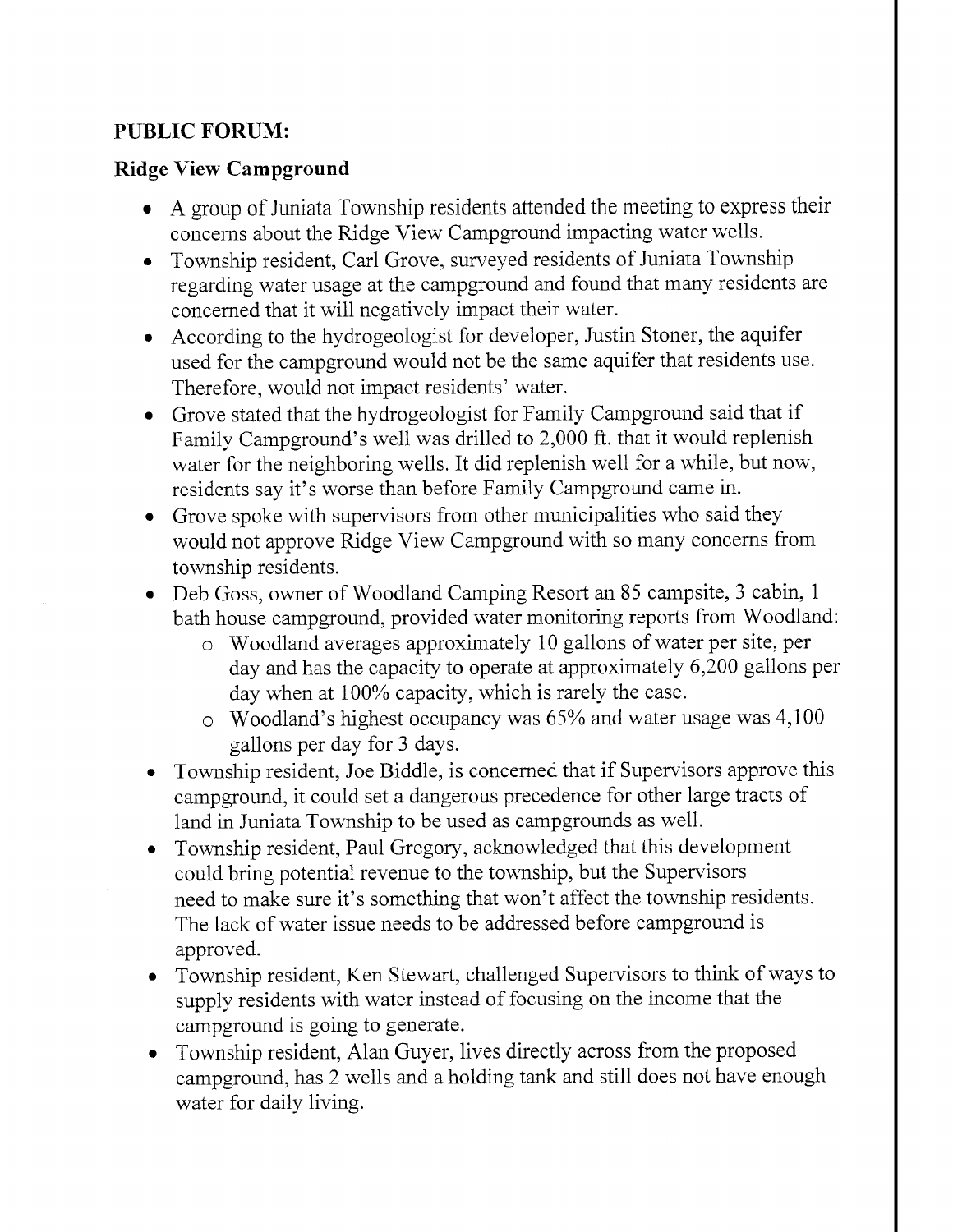- o Township resident, John Houck, asked if township has an amusement tax in place. Amusement tax ordinance has been approved by Board of Supervisors is not enacted.
- o Township resident, Andrew Grove, owner of properly behind campground stated that there are no guarantees for his well not being affected. Even if the hydrologist reports shows that neighboring wells will not be affected it does him no good if his well goes dry and he has to bear the cost of drilling a new well.
- o Carl Grove informed Supervisors that there are 12 wells driiled on the Family Campground. 3 wells produce water, 9 wells are dry. What is to stop the proposed campground from drilling multiple wells.
- . Township residents demanded a time line from supervisors for when their questions and concerns will be addressed.

#### NEW BUSINESS:

#### 2022 Preliminary Budget

- Supervisor Hall motioned to tentatively approve the 2022 budget with a 1 mil tax increase. Seconded by Supervisor Parks. Unanimously approved by the Board.
- . Solicitor, Nick Newfield, will advertise tax increase and special meeting to be held December 14,2021 to approve the 2022 budget.

#### Agent Resolution for PEMA Grants for Hurricane IDA

• Secretary McDermott presented an Agent Resolution for PEMA Grants for Hurricane IDA appointing Supervisor Stein as person of contact for PEMA for approval.

Supervisor Parks motioned to approve the Agent Resolution for PEMA Grants for Hurricane IDA appointing Supervisor Stein as person of contact for PEMA. Seconded by Supervisor Hall. Unanimously approved by the Board.

#### Tax Collector Position

o Current Tax Collector, Marcia Fisher, is going to resign at end of year.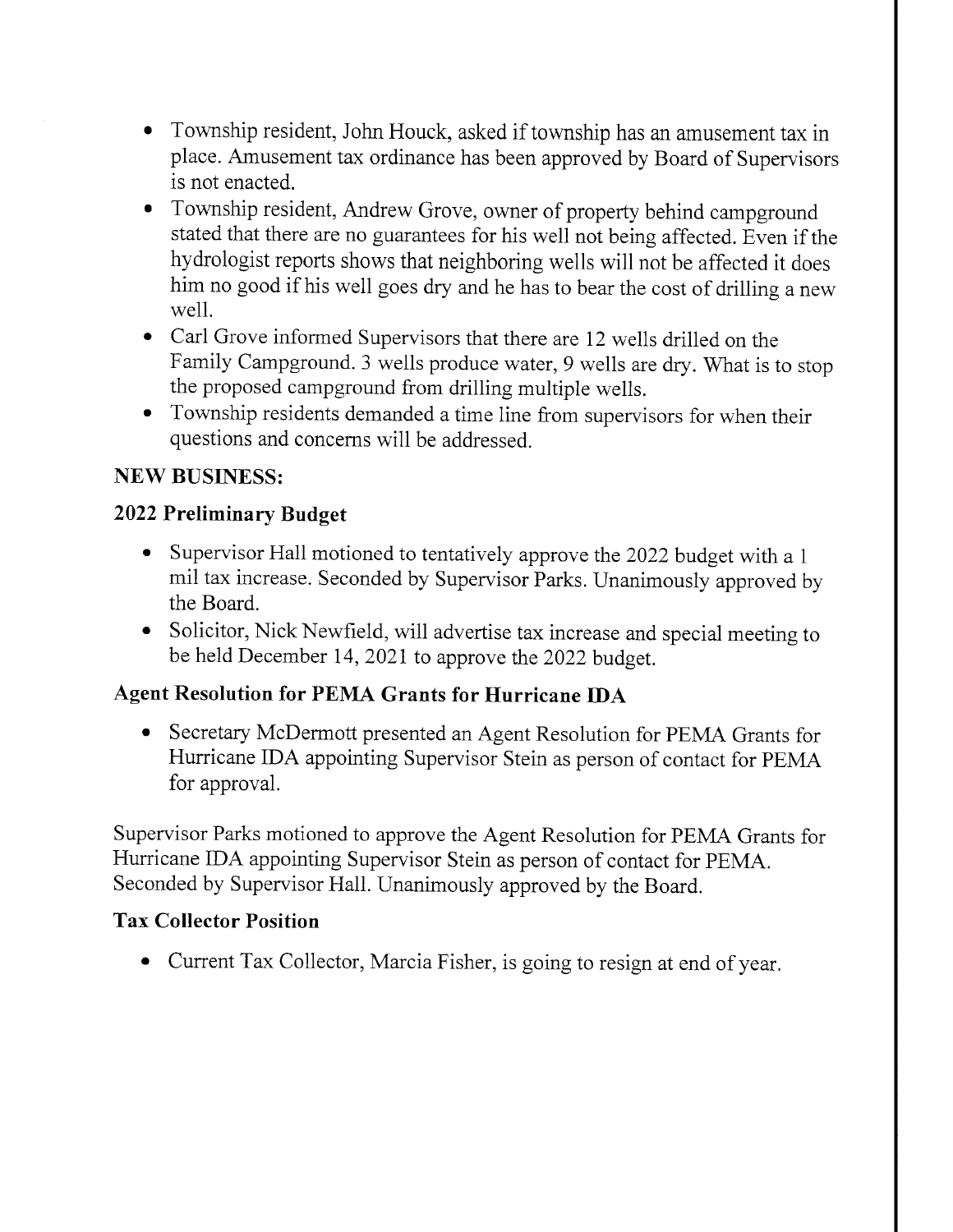### Construction Code Enforcement

• See attached report.

#### Planning Commission

- o Since there were so many township residents attending the meeting, Supervisor asked for volunteers for the township's planning commission.
- The planning commission plays an important part in protecting residents' interests and property in the township.

#### Road Master Report

- Berms have been cut.
- Penn Township mowed mountain and Point Road.
- o School bus no longer runs Stone Bridge Hollow and Point Road. No kids to pick up.
- . Work crew laid off last Friday, will work one day per week.
- Salt  $&$  Anti-skid stocked for winter.
- e Equipment is serviced and ready for winter.

## OLD BUSINESS:

#### Street Name Changes

o Secretary McDermott presented Ordinance 2021-01 amending the Street Naming ordinance to change an existing private street name (Fe Ln) in Juniata Township. This street seryes as access to Bary and Cynthia Parks two properties. The new street name proposed is SOPHIE LANE.

Supervisor Hall motioned to approve Ordinance 2021-01. Seconded by Supervisor Parks. Unanimously approved by the Board.

#### PSAT'S Website

o Website is active. Still a work in progress.

#### Mongold Property Violation

o Solicitor Newfield reported that we are just waiting for notices to be sent out.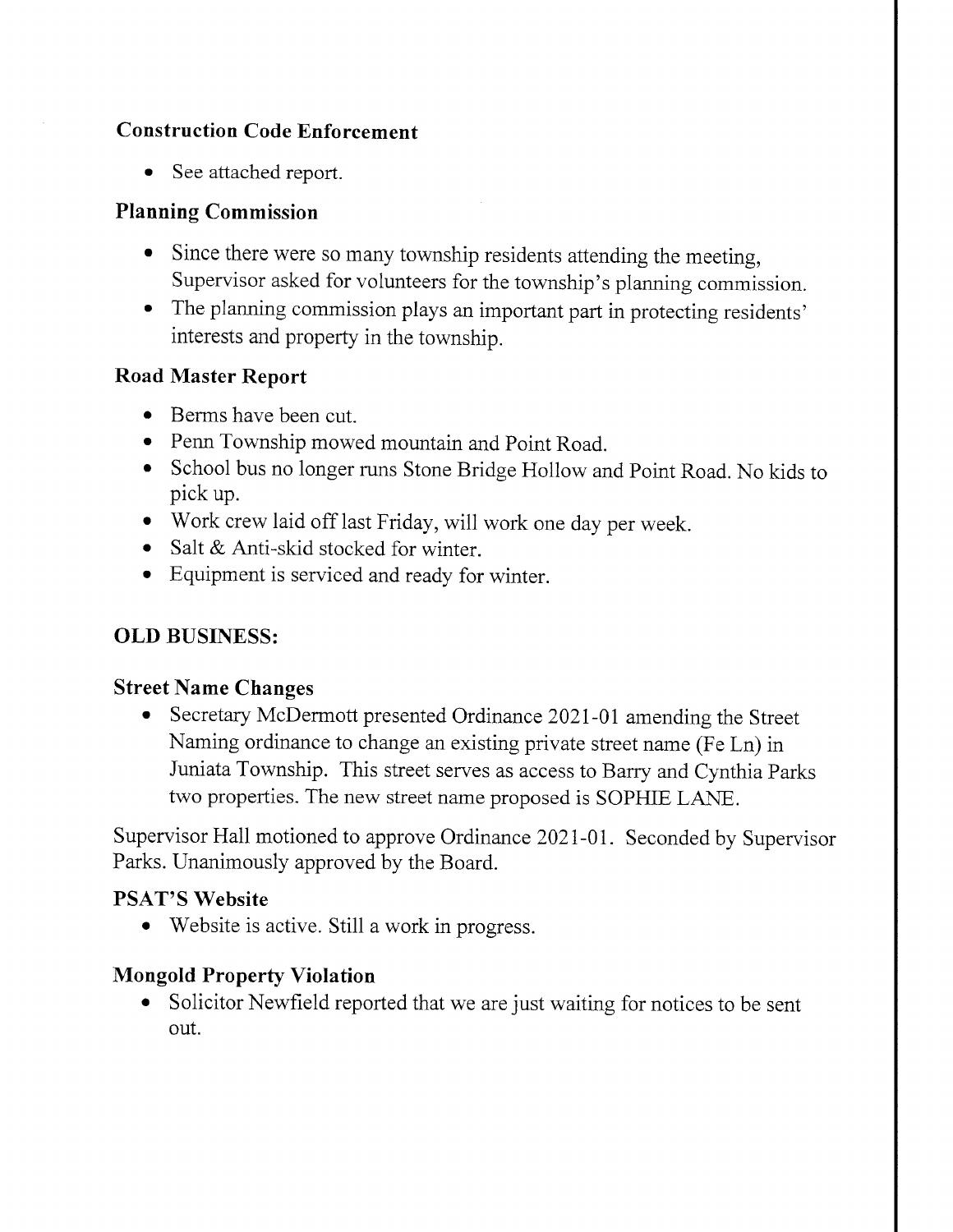## Ridge View Campground

- Township engineer, Tom Levin, presented the submitted Sewage Facilities Planning Module Component Two which is a planning document that is prepared for all land developments and/or sub divisions.
- o It has been reviewed and at this point is not ready for board consideration nor is Tom in a position to recommend that the Board take action on it.
- . SEO, Jamie Catanese, has reviewed plan and has found adequate soil suitability however there are some issues regarding the overall design.
- . Jamie has compiled a letter dated November 9,2021 which outlines in great detail what Jamie's concerns are. Letter will be sent via email to Andrew Keamey of GFID to amend and refile.
- Tom advised Board of Supervisors to table submission for tonight's meeting.

Supervisor Hall motioned to table the Sewage Facilities Planning Module submission. Seconded by Supervisor Parks. Unanimously approved by the board.

A request from GHD was received mid-October asking the Board of Supervisors to grant a 60-day time extension for the review of the Ridgeview Campground land development plan.

Supervisor Parks motioned to grant the 60-day time extension as requested by the applicant for land development plan revisions for Ridge View Campground. Seconded by Supervisor Hall. Unanimously approved by the board.

• Tom invited meeting attendees to review the Ridge View Campground plan submission to ask questions or request information about the plan.

## American Rescue Plan Funding for Townships

• No new developments.

## Amusement Tax

• No new developments.

Supervisor Hall motioned to adjourn the meeting  $\omega$  7:31 p.m. Seconded by Supervisor Parks.

Next meeting will be held December 07, 2021  $\omega$  6:00 p.m.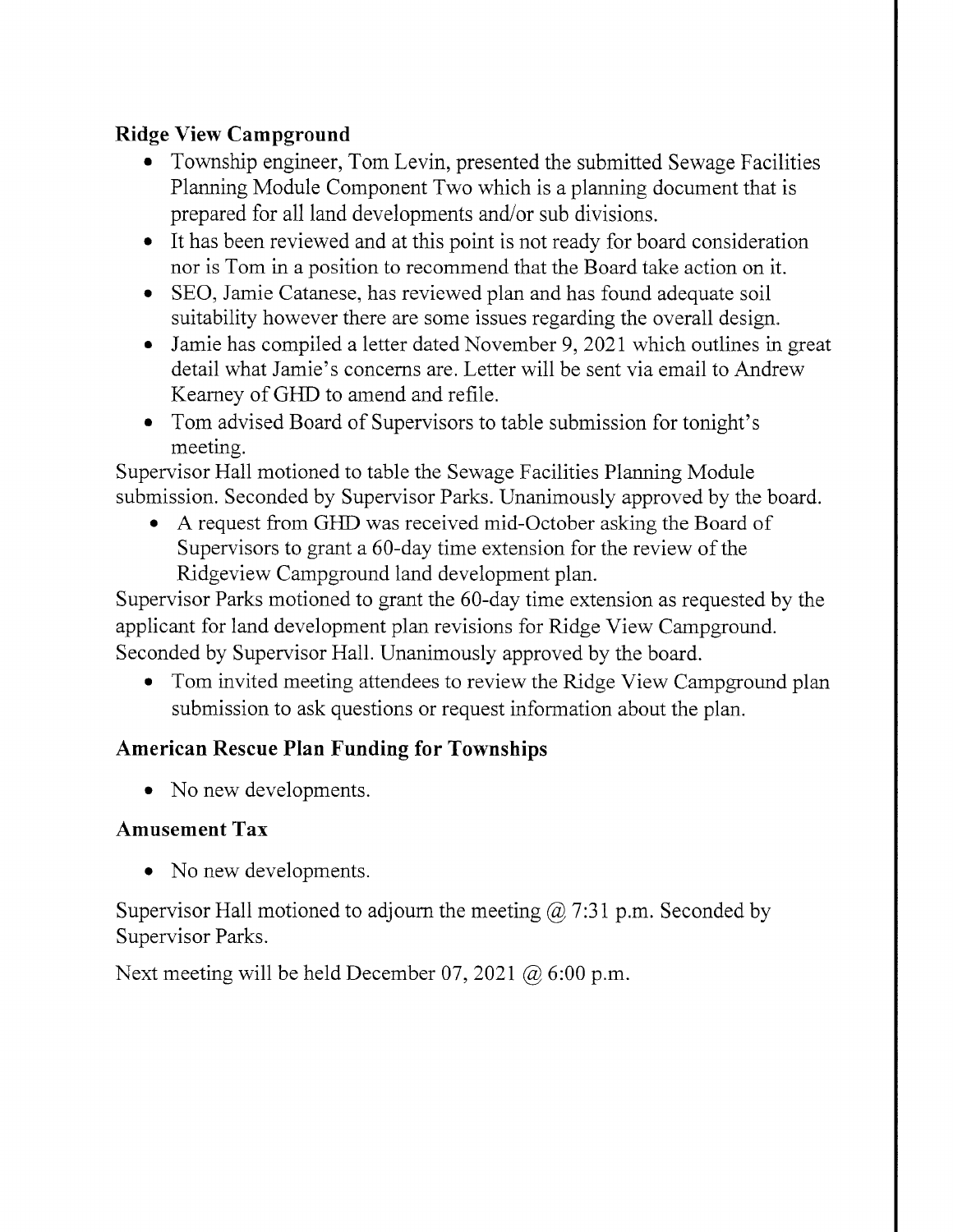## JUNIATA TOWNSHIP MEETING 11/09/2021 SIGN IN SHEET (PLEASE PRINT)

Set 9053 Replier Haven. Walter Russell (Rg. Rah Irvin) Colopborush 1 Viller Danne Stewart Ken Stewart Carl Giove Alanna Clock

Tony and Jackie Allison alen Inga Ohrmel Weaver (Branie) VITIN Branse Bed PS Jarod Grove Koger Briggs Blinda Hive I'M Known Feed Tillt ander ara The h-Ne Tony Allison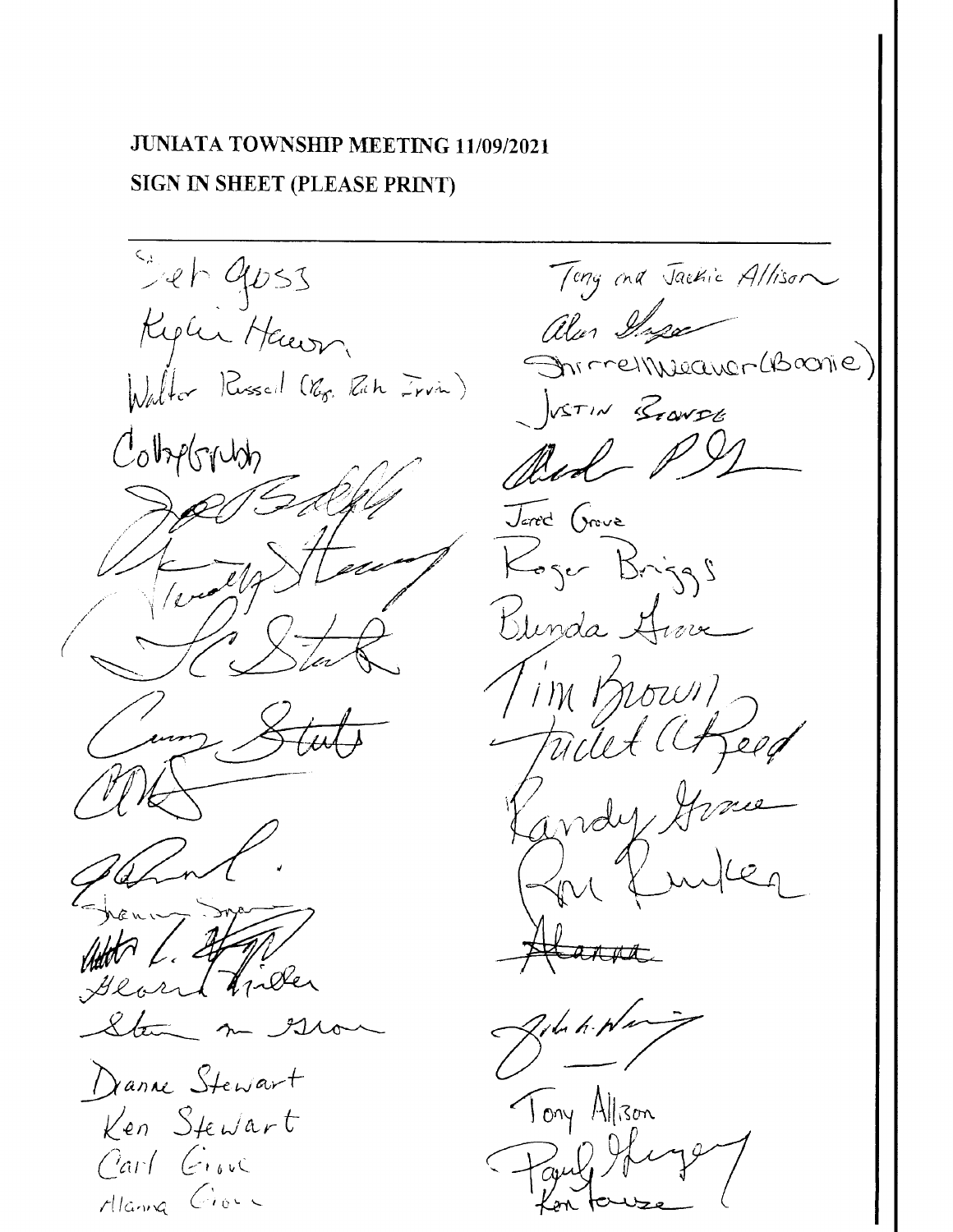## **JUNIATA TOWNSHIP MEETING 11/09/2021 SIGN IN SHEET (PLEASE PRINT)**

T. Crangminer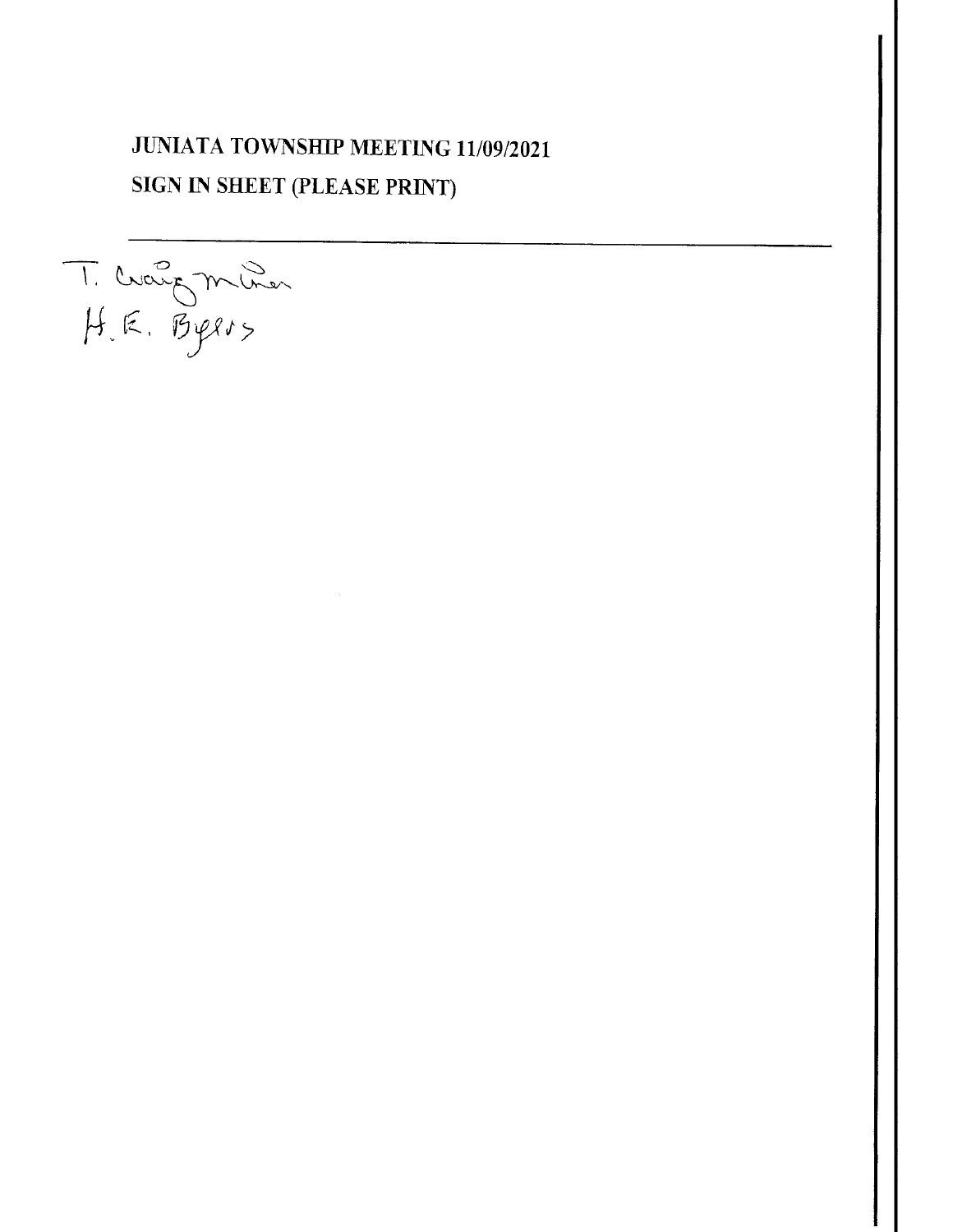

October 29,2021

Levine Engineering, LLC PO Box 429 Altoona, PA 16603-0429

Reference: Land Development Plan - RidgeView Campground, LLC Tax Map Parcel No. 23-01-08.3 Juniata Township, Huntingdon County, pennsylvania

Dear Tom:

On behalf of our client, RidgeView Campground, LLC, we would like to request Juniata Township provide our client a 60 day time extension to address what we believe are the four (4) remaining comments specified in a comment letter from Levine Engineering, LLC and dated October 5, 2021 before formally acting on the Land Development Plan - RidgeView Campground, LLC. The outstanding comments should be comments 1-4, We are waiting for the township solicitors opinion on comment 1, lnformation to address Comments 6 & 7 was submitted on October 18<sup>th</sup> while information to address comment 5 was submitted on October  $25<sup>th</sup>$ .

lf you need any other information or have any questions, please feel free to give me a call at (814) 272-0786.

Sincerely,

Hawbaker Engineering LLC

Robert E. Myer<sup>4</sup>, PE, PLS Project Manager

rem 2@ haw bakerengineering.com

lrem

1952 Waddle Road, Suite 201 · State College, PA 16803 · Phone: 800-284-8590 · Fax: 814-272-2440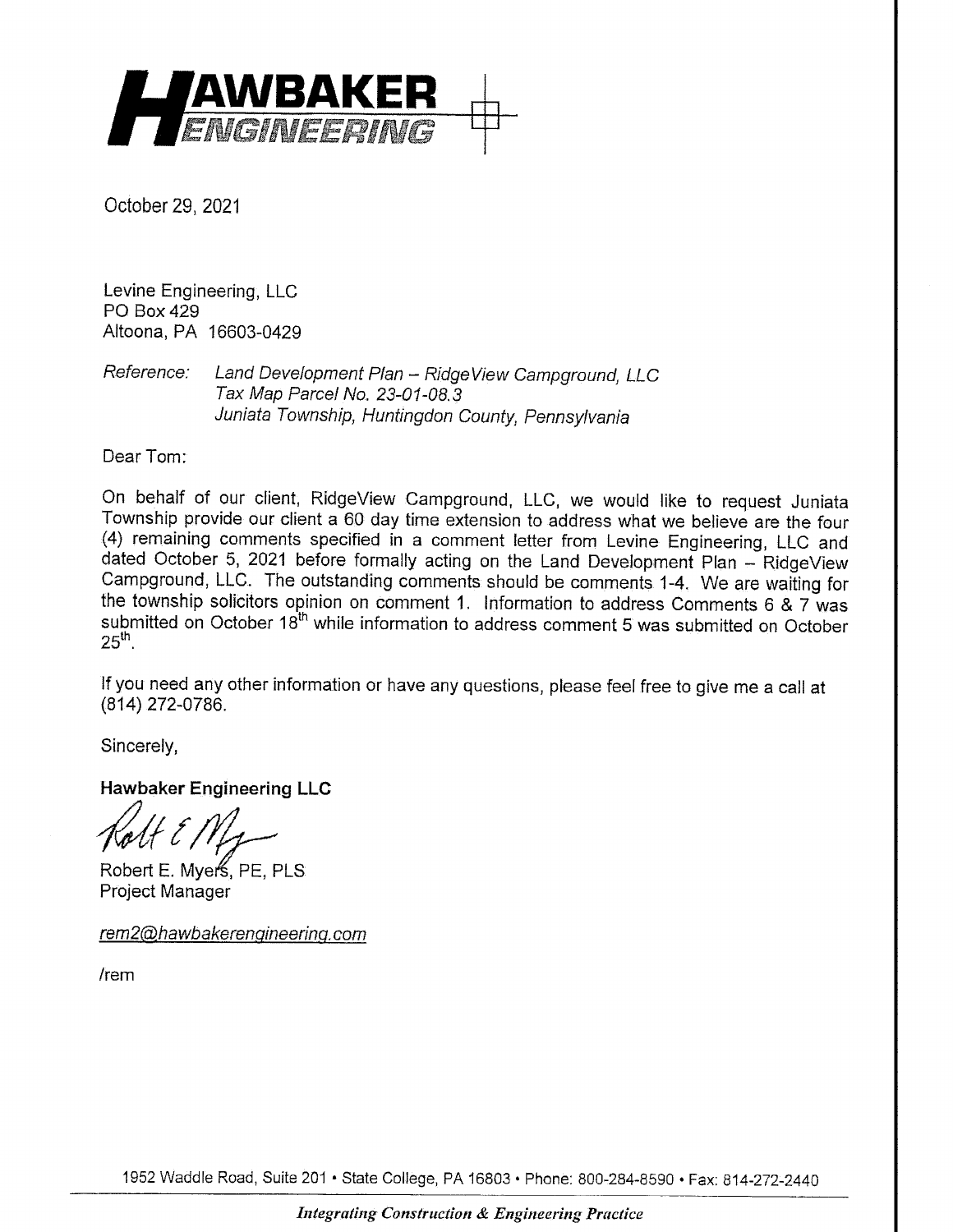# JUNIATA

|                         | October 2021                                                                                                                                                                                                                                                                                                                                                                                                                                                                                                                               |
|-------------------------|--------------------------------------------------------------------------------------------------------------------------------------------------------------------------------------------------------------------------------------------------------------------------------------------------------------------------------------------------------------------------------------------------------------------------------------------------------------------------------------------------------------------------------------------|
|                         |                                                                                                                                                                                                                                                                                                                                                                                                                                                                                                                                            |
| Ridgeview<br>Campground | Planning issues. See attached.                                                                                                                                                                                                                                                                                                                                                                                                                                                                                                             |
| Jay Myers               | Looking to get a variance to building setbacks for a proposed garage.<br>Explained that most of the time variances are for necessity only. He<br>still seems interested in moving ahead with a variance request.<br>Raystown Reach.                                                                                                                                                                                                                                                                                                        |
| Lot 9 Raystown Reach    | DEP 45 Day review time is complete for the drip irrigation system.<br>Permit issued. Construction next year is planned.                                                                                                                                                                                                                                                                                                                                                                                                                    |
| <b>Neal Saylards</b>    | Point Road. Stop work order on the property. He started a<br>construction on a cabin on the hill and a boat dock in the river. I made<br>contact and we are going to address each item separately and he is<br>applying for a recreational cabin wavier for the cabin. The dock will<br>require him to meet the flood plain ordinance and all applicable<br>building codes. I provided him with a flood plain permit application to<br>get started. Until permits or exemptions are obtained no further<br>construction will be completed. |
| <b>Chris Bonilis</b>    | Union Twp. / Juniata Twp. Line. Small side lot addition will cross over<br>two townships. Youngs Surveying will contact Greg. Top of Corbin Rd.                                                                                                                                                                                                                                                                                                                                                                                            |
| <b>William Felton</b>   | Called to get an application to possibly subdivide his property on<br>Ledfords Bench to build a home next year. Have not heard back.                                                                                                                                                                                                                                                                                                                                                                                                       |
| Jay Myers               | Sandmound installed. House delayed. Raystown Reach.                                                                                                                                                                                                                                                                                                                                                                                                                                                                                        |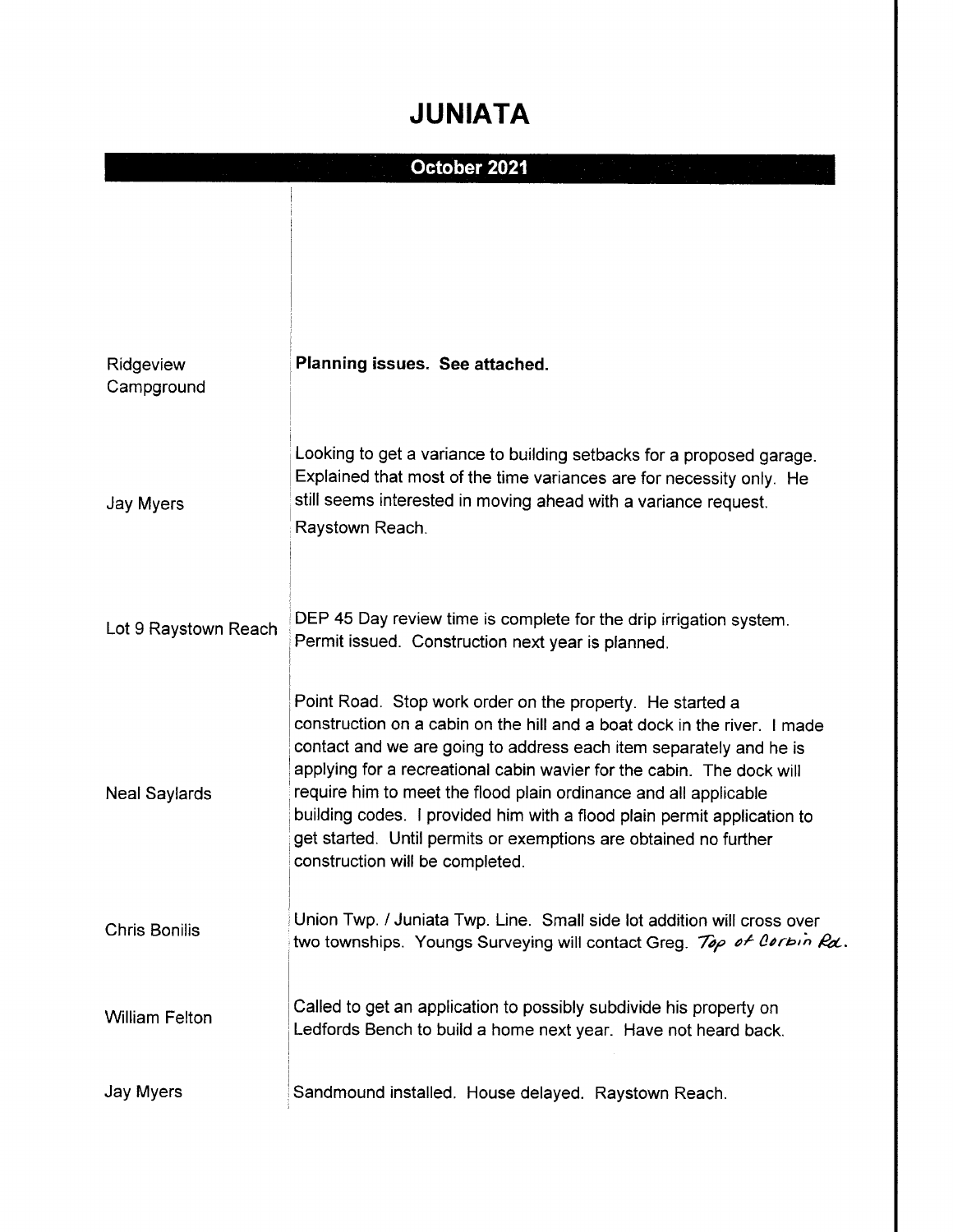| Barry Parks           | Montego Drive-Retested a septic area on an existing lot to place a log<br>home.                                                                                                                                                                                                                                                                                                                                          |
|-----------------------|--------------------------------------------------------------------------------------------------------------------------------------------------------------------------------------------------------------------------------------------------------------------------------------------------------------------------------------------------------------------------------------------------------------------------|
| <b>Mathew Pipetti</b> | 11403 Point Rd. Wants to replace a deck that was falling down and<br>unsafe with a like size and type of deck that was existing. The house<br>and deck are in the floodplain. The actual deck will be elevated well<br>above floodplain except for the posts. The deck will also have to start<br>within the setback requirements of the road but will not extend closer to<br>the road than the existing deck or house. |

 $\overline{\phantom{a}}$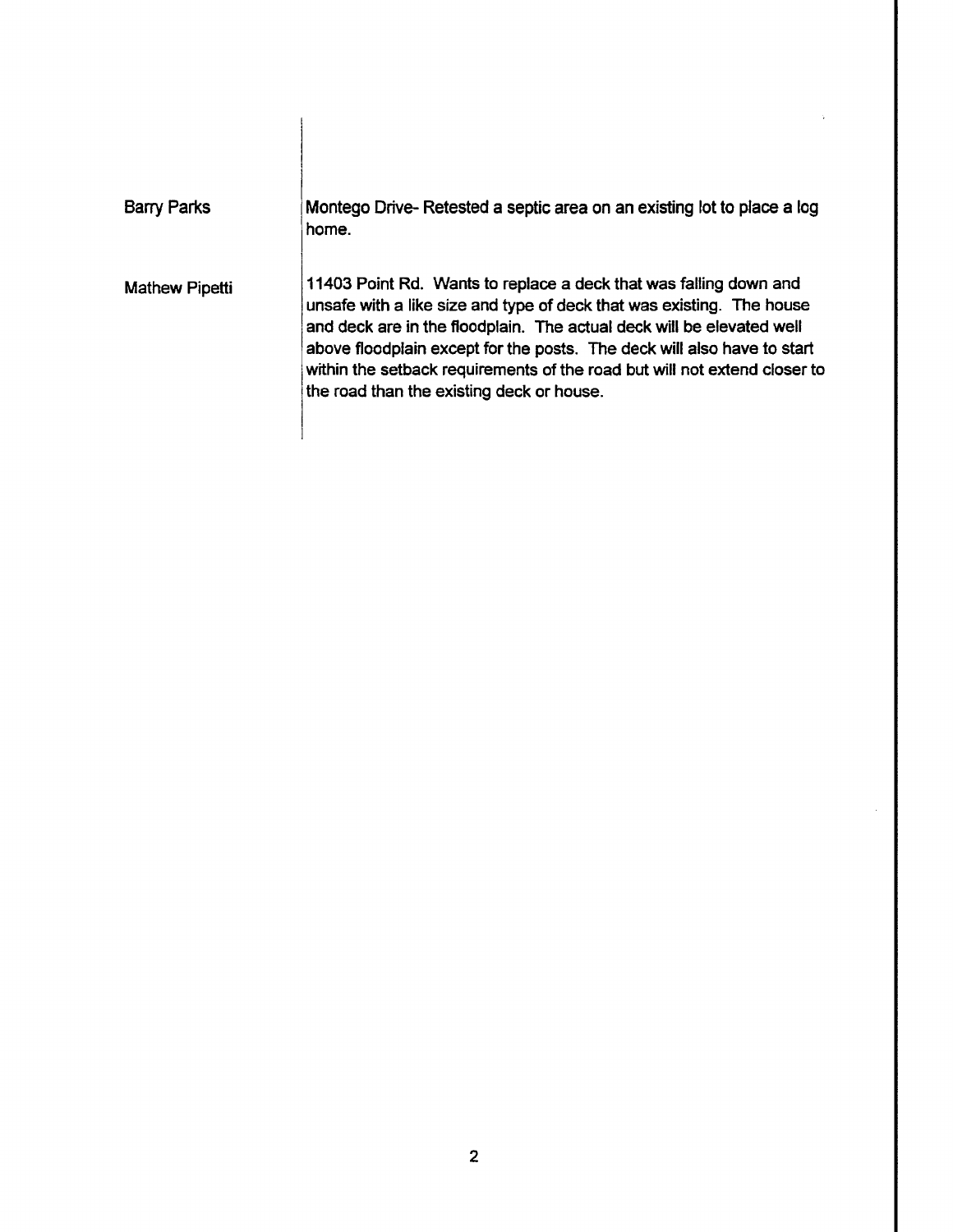10:50 AM

#### BOARD OF SUPERVISORS JUNIATA TWP HUNTINGDON COUNTY

12/06/21

**Cash Basis** 

Profit & Loss by Class

|                                                                                                                                                                                                                                                                                                        | <b>General Fund</b>                                                      | <b>State Fund</b>                                            |      | <b>TOTAL</b>                                                             |
|--------------------------------------------------------------------------------------------------------------------------------------------------------------------------------------------------------------------------------------------------------------------------------------------------------|--------------------------------------------------------------------------|--------------------------------------------------------------|------|--------------------------------------------------------------------------|
| Ordinary Income/Expense<br>income                                                                                                                                                                                                                                                                      |                                                                          |                                                              |      |                                                                          |
| <b>STATE FUND INCOME</b><br>S431.00 · INTEREST EARNINGS.<br>S431.01 Interest on Checking                                                                                                                                                                                                               | 0.00                                                                     | 1.09                                                         |      | 1.09                                                                     |
| Total S431.00 · INTEREST EARNINGS.                                                                                                                                                                                                                                                                     | 0.00                                                                     | 1.09                                                         |      | 1.09                                                                     |
| <b>Total STATE FUND INCOME</b>                                                                                                                                                                                                                                                                         | 0.00                                                                     |                                                              | 1.09 | 1.09                                                                     |
| G301.00 · REAL PROPERTY TAXES<br>G301.10 · Real Estate Taxes Current Year<br>G301.40 · Real Estate Taxes Delinquent TB                                                                                                                                                                                 | 82.40<br>311.31                                                          | 0.00<br>0.00                                                 |      | 82.40<br>311.31                                                          |
| Total G301.00 REAL PROPERTY TAXES                                                                                                                                                                                                                                                                      | 393.71                                                                   |                                                              | 0.00 | 393.71                                                                   |
| G310.10 Real Estate Transfer Tax<br>G310.20 · EARNED INCOME TAX                                                                                                                                                                                                                                        | 1,920.31                                                                 |                                                              | 0.00 | 1,920.31                                                                 |
| G310.21 · Earned Income Tax Current Year<br>G310.22 Earned Income Tax Prior Year                                                                                                                                                                                                                       | 3,590.36<br>$-3.67$                                                      | 0.00<br>0.00                                                 |      | 3,590.36<br>$-3.67$                                                      |
| Total G310.20 - EARNED INCOME TAX                                                                                                                                                                                                                                                                      | 3,586.69                                                                 |                                                              | 0.00 | 3,586.69                                                                 |
| G341.00 INTEREST EARNINGS<br>G341.01 Interest on Checking                                                                                                                                                                                                                                              | 2.74                                                                     | 0.00                                                         |      | 2.74                                                                     |
| Total G341.00 INTEREST EARNINGS                                                                                                                                                                                                                                                                        | 2.74                                                                     |                                                              | 0.00 | 2.74                                                                     |
| G342.00 · RENTS & ROYALTIES<br>G342.20 · Rent of Buildings                                                                                                                                                                                                                                             | 40.00                                                                    | 0.00                                                         |      | 40.00                                                                    |
| Total G342.00 · RENTS & ROYALTIES                                                                                                                                                                                                                                                                      | 40.00                                                                    |                                                              | 0.00 | 40.00                                                                    |
| G362.0 · PUBLIC SFTY<br>G362.41 · Bidg Pmts<br>G362.44 · Sewage Permits/SEO Fees                                                                                                                                                                                                                       | 567.75<br>300.00                                                         | 0.00<br>0.00                                                 |      | 567.75<br>300.00                                                         |
| Total G362.0 · PUBLIC SFTY                                                                                                                                                                                                                                                                             | 867.75                                                                   |                                                              | 0.00 | 867.75                                                                   |
| Total Income                                                                                                                                                                                                                                                                                           | 6,811.20                                                                 |                                                              | 1.09 | 6,812.29                                                                 |
| Expense<br><b>GENERAL FUND EXPENSES</b><br>PUBLIC WRKS HIGHWAYS ROADS & ST<br>G433.00 · Traffice Control Devices/Signs<br>G437.00 · Repairs of Tools & Machinery<br>G438.00 · Maint & Repair Roads Bridges                                                                                             | 239.70<br>385.49<br>811.05                                               | 0.00<br>0.00<br>0.00                                         |      | 239.70<br>385.49<br>811.05                                               |
| Total PUBLIC WRKS HIGHWAYS ROADS & ST                                                                                                                                                                                                                                                                  | 1,436.24                                                                 | 0.00                                                         |      | 1,436.24                                                                 |
| Total GENERAL FUND EXPENSES                                                                                                                                                                                                                                                                            | 1,436.24                                                                 |                                                              | 0.00 | 1,436.24                                                                 |
| GENERAL GOV'T BLDG & PLANT<br>G409.37 · Building Repair/Maintenance                                                                                                                                                                                                                                    | 37.54                                                                    | 0.00                                                         |      | 37.54                                                                    |
| Total GENERAL GOV'T BLDG & PLANT                                                                                                                                                                                                                                                                       | 37.54                                                                    |                                                              | 0.00 | 37.54                                                                    |
| <b>GENERAL GOVERNMENT</b><br>G404.00 · Solicitor<br>G406.47 Drug & Alcohol Testing                                                                                                                                                                                                                     | 612.00<br>106,00                                                         | 0.00<br>0.00                                                 |      | 612.00<br>106.00                                                         |
| <b>Total GENERAL GOVERNMENT</b>                                                                                                                                                                                                                                                                        | 718.00                                                                   |                                                              | 0.00 | 718.00                                                                   |
| INSURANCE CASUALTY & SURETY<br>G486.10 · Insurance - Liability<br>G486.20 · Insurance - Property/Casualty<br>G486.30 · Insurance - Automobile<br>G486.60 · Fidelity & Surety Bonds<br>G486.70 · Worker's Compensation                                                                                  | 327.10<br>68.18<br>341.18<br>368.00<br>182.82                            | 0.00<br>0.00<br>0.00<br>0.00<br>0.00                         |      | 327.10<br>68.18<br>341.18<br>368.00<br>182,82                            |
| Total INSURANCE CASUALTY & SURETY                                                                                                                                                                                                                                                                      | 1,287.28                                                                 |                                                              | 0.00 | 1,287.28                                                                 |
| <b>PAYROLL EXPENSES</b><br>P400.05 · Supervisor Wages<br>P400.12 · Roadmaster Wages<br>P403.11 · Tax Collector Wages<br>P405.10 · Secretary Wages<br>P409.37 · Building Repair/Maint<br>P432.00 · Winter Maintenance<br>P437.00 Repairs of Tools & Machinery<br>P438.00 · Repair/Maint Roads & Bridges | 468.75<br>1,174.00<br>4.12<br>646.00<br>0.00<br>0.00<br>0.00<br>1,905.60 | 0.00<br>0.00<br>0.00<br>0.00<br>0.00<br>0.00<br>0.00<br>0.00 |      | 468.75<br>1,174.00<br>4.12<br>646.00<br>0.00<br>0.00<br>0.00<br>1,905.60 |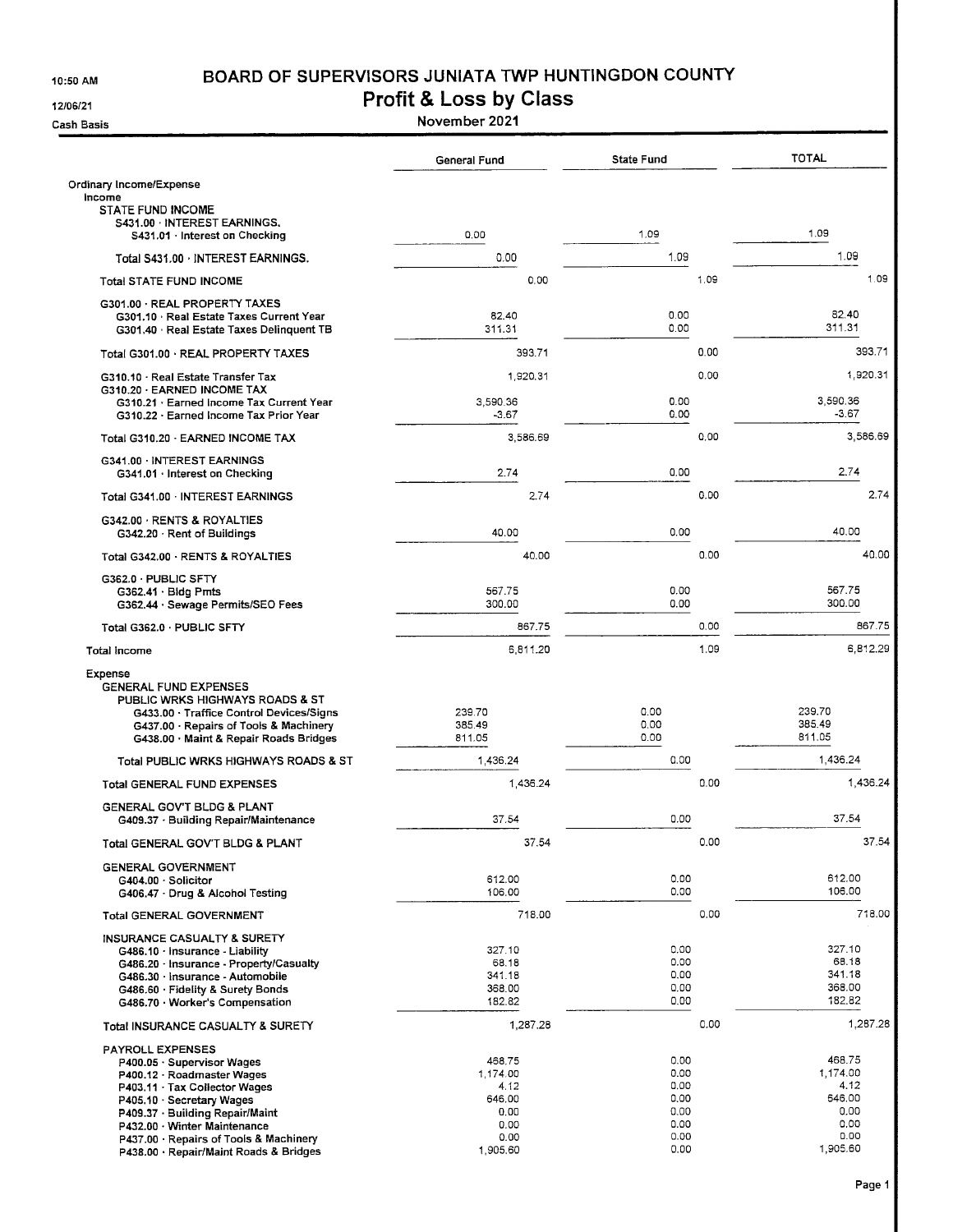10:50 AM

#### BOARD OF SUPERVISORS JUNIATA TWP HUNTINGDON COUNTY Profit & Loss by Class

12/06/21

Cash Basis

| M,                                                                                                      | <b>FIUIIL &amp; LUSS DY CIASS</b> |                      |           |                      |
|---------------------------------------------------------------------------------------------------------|-----------------------------------|----------------------|-----------|----------------------|
| 3asis                                                                                                   | November 2021                     |                      |           |                      |
|                                                                                                         | General Fund                      | <b>State Fund</b>    |           | <b>TOTAL</b>         |
| P438.20 Land Slide<br>PAYROLL EXPENSES - Other                                                          | 0.00<br>342.88                    | 0.00<br>0.00         |           | 0,00<br>342.88       |
| <b>Total PAYROLL EXPENSES</b>                                                                           | 4,541.35                          |                      | 0.00      | 4,54                 |
| STATE FUND EXPENSES<br>S437.00 · Repairs of Tools & Machinery<br>S438.00 · Repair/Maint Roads & Bridges | 0.00<br>0.00                      | 2,782.01<br>7,567.38 |           | 2.782.01<br>7,567.38 |
| S471.00 Debt Service<br>S471.10 · Debt Principal<br>S472.10 · Debt Interest                             | 0.00<br>0,00                      | 1,336.74<br>63.26    |           | 1,336.74<br>63.26    |
| Total S471.00 Debt Service                                                                              | 0.00                              | 1,400.00             |           | 1,400.00             |
| <b>Total STATE FUND EXPENSES</b>                                                                        | 0.00                              |                      | 11,749.39 | 11,74                |
| G400.00 · Travel Reimbursement<br>G400.33 · Mileage - Supervisor/Roadmaster                             | 0.00                              | 0.00                 |           | 0.00                 |
| Total G400.00 Travel Reimbursement                                                                      | 0.00                              |                      | 0.00      |                      |
| G403.00 · Tax Collection<br>G403.28 Tax Collection Fees                                                 | 53.80                             | 0.00                 |           | 53.80                |
| Total G403.00 · Tax Collection                                                                          | 53.80                             |                      | 0.00      |                      |
| G405.34 · Advertising<br>G410.00 Public Safety<br>G419.31 · Sewage Permits (SEO Fees)                   | 47.30<br>50.00                    | 0.00                 | 0.00      | 50.00                |
| Total G410.00 · Public Safety                                                                           | 50.00                             |                      | 0.00      |                      |
| G471.00 Debt Service<br>G471.10 · Debt Principal<br>G472.10 Debt Interest                               | 457.20<br>63.83                   | 0.00<br>0.00         |           | 457.20<br>63.83      |
| Total G471.00 · Debt Service                                                                            | 521.03                            |                      | 0.00      | 5                    |
| <b>Total Expense</b>                                                                                    | 8,692.54                          |                      | 11,749.39 | 20,4                 |
|                                                                                                         |                                   |                      |           |                      |

-1,881.34 -11,748.30 -1,881.34 -1 1,748.30

Net Ordinary lncome

Net lncome

11,749.39

 $0.00$ 

53.80 47.30

50.00

4,541.35

20,441.  $-13,629.6$ 

 $-13,629.6$ 

521.0